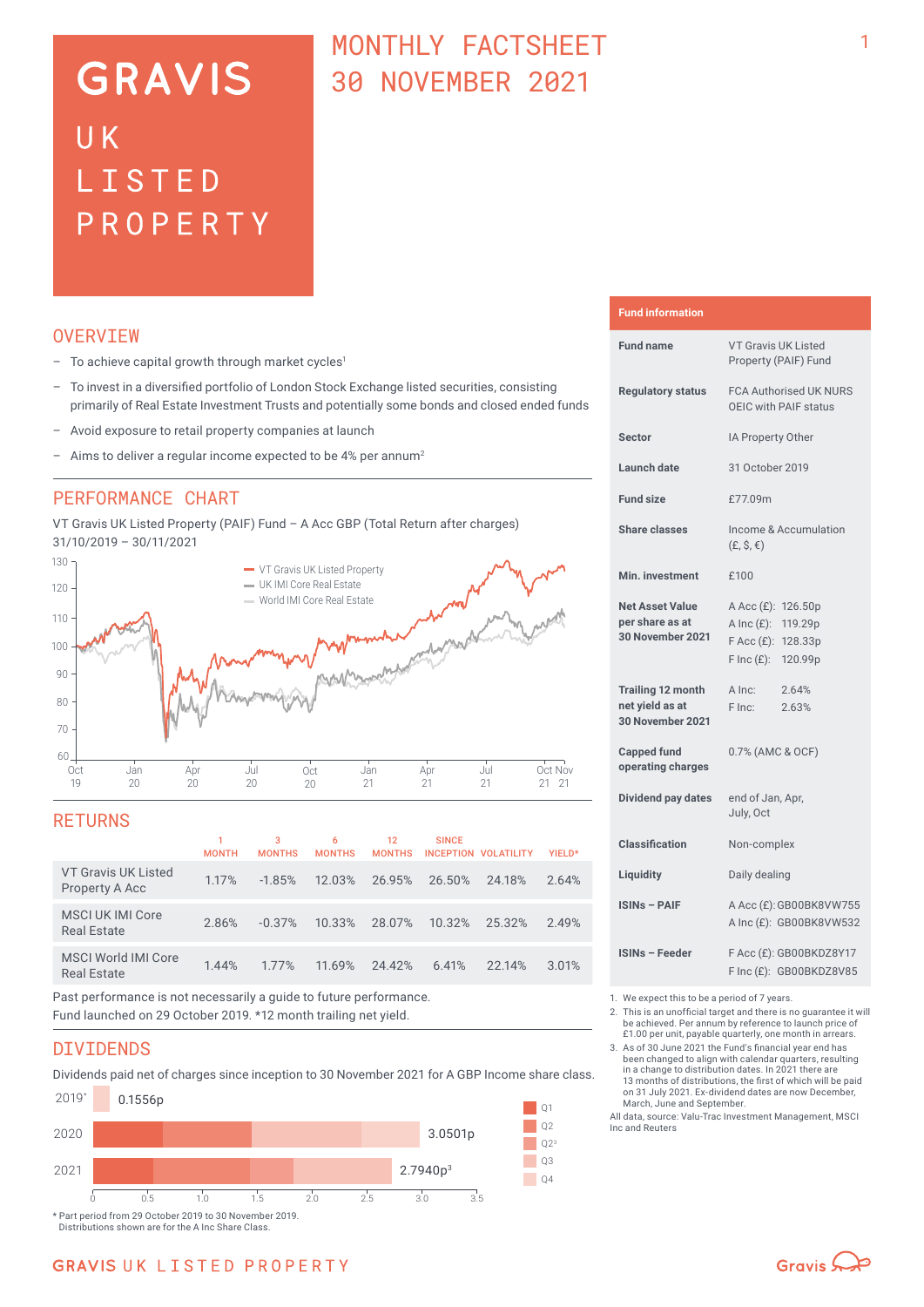## **GRAVIS** UK **LISTED** PROPERTY

## MONTHLY FACTSHEET 30 NOVEMBER 2021

## FUND ADVISER'S REPORT

### Specialist real estate companies operating in the most attractive property sub‑sectors continue to attract strong investor support

Over the course of November 2021, the NAV of the Fund increased by 1.17% (A Acc GBP), the tenth positive month this year and a reflection of the upbeat investor sentiment towards the socio-economic mega trends to which the Fund is exposed. Since launch the Fund has increased by 26.50% (A Acc GBP), significantly outperforming both the UK Real Estate Index<sup>1</sup>, which has increased by 10.32%, and the Global Real Estate Index<sup>2</sup> which has increased by 6.41%.

The strategy of the Fund is to invest in a diversified portfolio of specialist real estate companies that are likely to benefit from four socio-economic mega trends: ageing population (18.4% portfolio weight), digitalisation (49.1% portfolio weight), generation rent (19.0% portfolio weight), and urbanisation (8.5% portfolio weight).

The Investment Adviser undertakes fundamental research to identify the most attractive investment opportunities within each mega trend. This combination of top-down analysis of socio-economic mega trends together with bottom-up fundamental research has yielded very good results with an annualised return since inception of 11.9%.

Specialist real estate companies operating in the most attractive property sub-sectors continue to attract strong investor support. REITs and REOCs owning and developing best-in-class assets have been very successful in raising fresh capital to fund acquisition strategies and development pipelines. On a selective basis the Fund participates in equity offerings where the investment case is robust, the discount attractive, and the additional shares enhance the composition of the portfolio. Since inception, the aggregate savings made through capturing the placing discount and not having to pay stamp duty or trading commission is circa 1.22%. These savings, achieved through active portfolio management, are equivalent to roughly four fifths of the management charge since inception.

In November alone, three portfolio holdings successfully raised more than £570m from investors. Bringing the year-to-date amount raised by the broader UK listed real estate universe to more than £2.6bn. This follows on from £2.9bn that was raised in 2020 and is the highest issuance since 2017. This success is a clear sign of the important part that REITs are playing in building and owning the next generation of real estate assets whether they be GP surgeries, purpose-built care homes, e-commerce distribution facilities or modern private rental accommodation.

The Fund participated in the November equity raises, supporting management teams as they sought to expand their asset base through accretive acquisitions and developments. Within the digitalisation mega trend, Urban Logistics REIT (4.7% portfolio weight) and LondonMetric (6.2% portfolio weight) raised a total of £425m. Both placings were "significantly oversubscribed". Richard Moffitt, Chief Executive Officer of Urban Logistics REIT, highlighted that as tenants "look to secure long-term supply chain infrastructure, the 'last mile' or 'last touch' sector continues to feature as a key and growing part of occupational demand."

Within the ageing population mega trend, Assura (5.9% portfolio weight), a specialist primary healthcare property owner and developer, raised circa £182m in an oversubscribed equity issuance to fund several appealing new development opportunities and acquisitions. Jonathan Murphy, Chief Executive Officer of Assura, highlighted how their market leading development capabilities allow them to access a growing pipeline of development opportunities, that in turn allows the REIT to "access scale benefits which drive returns and support our dividend policy."

Last month the Fund also participated in the IPO of Life Science REIT (portfolio weight 2.6%), the first London-listed specialist REIT focused on UK life science properties. By targeting life science and innovation hubs located in the Golden Triangle (i.e. London, Oxford and Cambridge) the REIT aims to benefit from a pipeline of seed assets located near to four of the world's top ten universities for life science teaching and research. The supply and demand imbalance for specialist properties in this sub-sector could propel rental growth and development opportunities over the coming years. The REIT is targeting a net asset value total return in excess of 10% per annum and an initial dividend yield of 4% per annum, with an intention to grow to 5% in the early years.

Looking ahead, the uncertain economic spill over effects of new variants of the coronavirus underline the importance of active stock picking. The Fund's diversified portfolio of financially sound, expertly managed, specialist REITs is likely to continue to benefit from the ownership and development of high-quality real estate in growing niches.

#### **Investment Adviser**

Gravis Advisory Limited is owned and managed by Gravis Capital Management Ltd ("Gravis"). Gravis was established in May 2008 as a specialist investor in property and infrastructure and now manages c.£4bn of assets in these sectors in the UK. Gravis Advisory Limited is Investment Adviser to the c.£819m VT Gravis UK Infrastructure Income Fund, the c.£390m VT Gravis Clean Energy Income Fund, the c.£77m VT Gravis UK Listed Property (PAIF) Fund and the c.£35m VT Gravis Digital Infrastructure Income Fund.

### **Fund Advisers**

**Matthew Norris, CFA** is the lead adviser to the VT Gravis UK Listed Property Fund.

Matthew has more than two decades investment management experience and has a specialist focus on real estate securities.

He served as an Executive Director of Grosvenor Europe where he was responsible for global real estate securities strategies. He joined Grosvenor following roles managing equity funds at Fulcrum Asset Management and Buttonwood Capital Partners.

Matthew holds a BA (Hons) degree in Economics & Politics from the University of York, the Investment Management Certificate and is a CFA charterholder.

He also provides expert input to research projects run by EPRA, which focus on the importance of emergent real estate sectors.

**Nick Barker** is the strategic adviser to the fund. Nick is the lead manager of the c.£1bn GCP Student Living REIT.

He is a qualified member of RICS and headed up the Alternative Property division at Schroders. Nick joined Gravis in 2016 and has accumulated over 16 years of investment experience in the property sector.

1. MSCI UK IMI Core Real Estate Net Total Return GBP. 2. MSCI World IMI Core Real Estate Net Total Return GBP.

#### Matthew Norris, CFA

Investment Adviser Gravis Advisory Ltd matthew.norris@graviscapital.com

## CORRELATION, PERFORMANCE AND VOLATILITY COMPARISON

#### 29 October 2019 – 30 November 2021

|                                               | <b>CORRELATION</b>       | <b>RETURN</b> | <b>VOLATILITY</b> | <b>YIELD</b> |
|-----------------------------------------------|--------------------------|---------------|-------------------|--------------|
| VT Gravis UK Listed Property Fund (A GBP Acc) | $\overline{\phantom{a}}$ | 26.5%         | 24.2%             | 2.64%        |
| <b>MSCI UK IMI Core Real Estate</b>           | 0.77                     | 10.3%         | 25.3%             | 2.49%        |
| MSCI World IMI Core Real Estate               | 0.50                     | 6.4%          | 22.1%             | 3.01%        |

Past performance is not necessarily a guide to future performance.